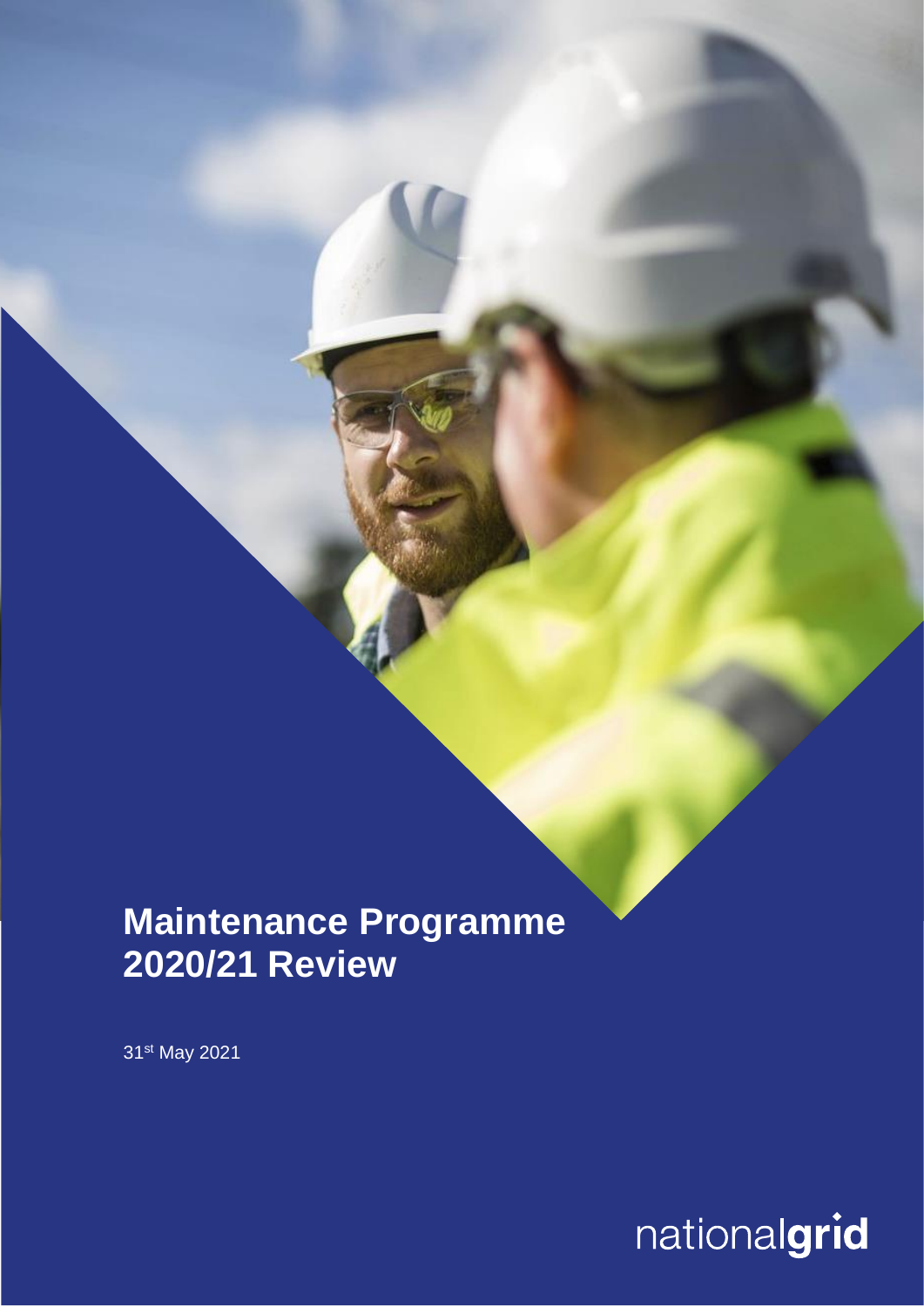# **Contents**

|                                                    | Page          |
|----------------------------------------------------|---------------|
| 1. Introduction                                    | $\mathcal{P}$ |
| 2. Maintenance Work in 2020/21                     | 5             |
| 3. Changes to the Maintenance Programme in 2020/21 |               |
| 4. Enabling Flexibility                            |               |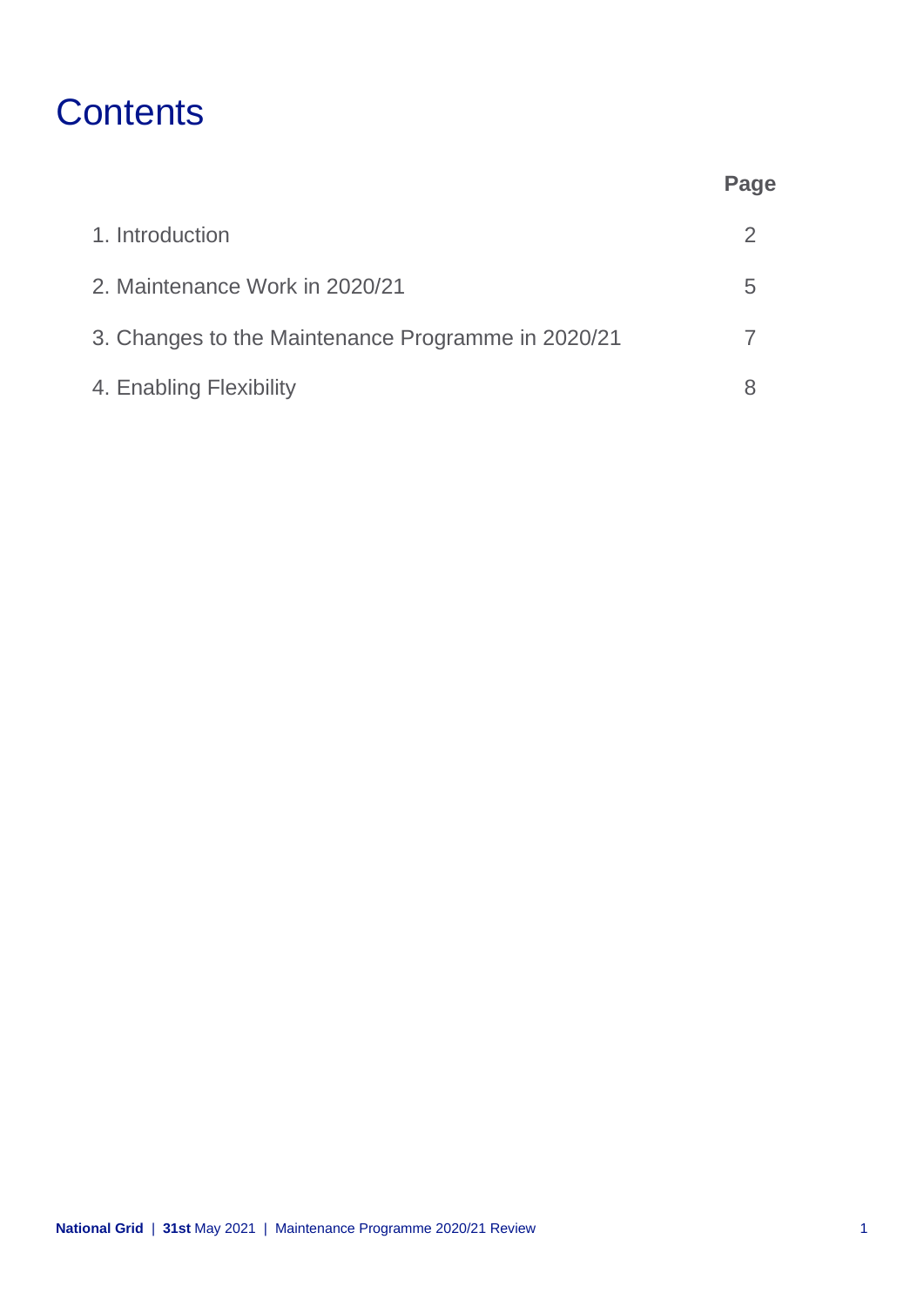### **Introduction**

This report provides a summary of the maintenance and investment activities that took place during the 2020/21 formula year and details any changes that were made to the maintenance plan as published on  $1<sup>st</sup>$ April 2020. This report is published in line with our obligations in Special Condition 8G (Maintenance and Operational Planning) in our gas transporters license in respect of the National Transmission System (NTS).

To ensure a high level of safety and reliability in operation, it is essential that a system of inspection and maintenance exists for assets associated with the transmission of natural gas. Effective maintenance is essential to minimise the potential safety and environmental risks caused by failure of pipelines and plant.

In order to facilitate work on the NTS, it is sometimes necessary to require network outages or impose operating restrictions (e.g. where steady gas flows may be required). This may affect one or more parties connected to the NTS including:

- Gas fired power stations and large industrial consumers
- Gas Storage Facilities
- Gas Entry facilities
- Distribution Networks
- Interconnectors

This report covers work scheduled including maintenance activities on the NTS from 1<sup>st</sup> April 2020 to 30<sup>th</sup> October 2020. It does not include maintenance carried out upstream of the NTS by Delivery Facility Operators (DFOs) and Producers or downstream of the NTS by Distribution Networks Operators or large connected users.

We work closely with our customers to ensure any impacts due to our maintenance activities are kept to a minimum and endeavour to meet our firm Exit Capacity obligations. The Uniform Network Code (UNC) enables National Grid to inform NTS Users of intended "Maintenance Days" where maintenance activities will have an impact on a specific site connected to the NTS. These Maintenance Days are notified in advance of the work to provide NTS Users with an opportunity to discuss the timing and impact and for us to respond to any industry requests for further information.

Where possible National Grid always endeavours to align its NTS maintenance activities with our customers own outages to minimise any potential disruption to gas supplies. Where this is possible National Grid will issue the customer an "Advice Notice", notifying them of our planned work, aligned with their own outage.

If you have any queries, questions or feedback regarding the information contained within this document, please contact us via e-mail on [NTSAccessPlanning@Nationalgrid.com](mailto:NTSAccessPlanning@Nationalgrid.com)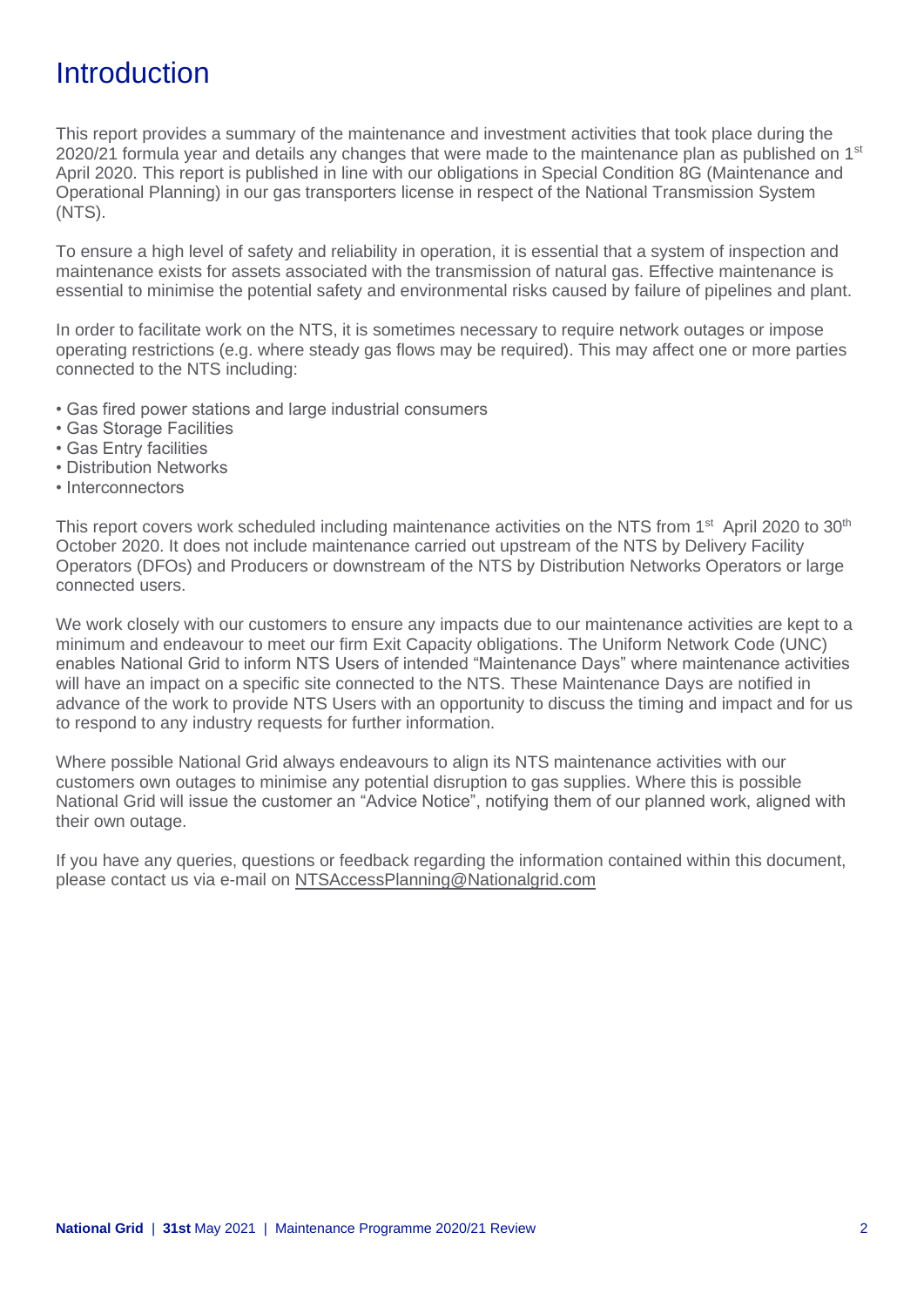The most common types of maintenance activities undertaken on the National Transmission System are summarised below:

#### **In-line inspection (ILI) of pipelines**

National Grid is required to carry out In-line inspections of our pipelines periodically in order to maintain their integrity by ensuring that they comply with the Pressure Systems Safety Regulations (PSSR) 2000.

The In-line inspection process requires a number of Pipeline Inspection Gauges (PIGs) to travel through the pipeline in order to complete a full inspection.

In order for the PIG to record accurate information we need to ensure that a steady gas flow through the pipeline section is maintained. Steady gas flows are provided through network configuration and where necessary, management of the demands within the section of pipeline and also downstream of the section of pipeline being inspected.

#### **Planned Feature Inspection**

The results from an In-line Inspection may require a "Feature Inspection" to investigate features found during the In-Line Inspection. This involves a visual inspection, and where required a repair of any identified defect. The severity of the defect will determine the pressure reduction required and this may result in the pipeline being isolated (shutdown). Any sites within the isolated section of the pipeline will normally need to be on full cessation for the duration of the works. It may be possible to maintain a small supply to an offtake point by continuously topping up the isolated section whilst maintaining the reduced pressure, however, this is dependent on the individual job requirements.

#### **Remote Valve Operation (RVO) Maintenance**

Valves form an integral part of the National Gas Transmission System (NTS). They are used to control the flow of gas on the system and to isolate pipelines in an emergency. Valves can be either controlled remotely from the Gas National Control Centre or need to be operated locally on site.

To ensure the safe continual operation of these valves, National Grid has a policy to maintain key valves on an annual basis. In addition to this annual maintenance there may be a requirement to prove remote operation of the remote valves following faults, upgrades to software, etc.

#### **Telemetry Equipment Works**

National Grid Gas National Control Centre (GNCC) controls and monitors remote sites using telemetry systems made up of local computers and communication equipment. Upgrades to National Grid's telemetry system are ongoing in order to keep our systems up to date and functioning correctly. There is also routine maintenance that must be carried out on telemetry stations to make sure they are in good working order.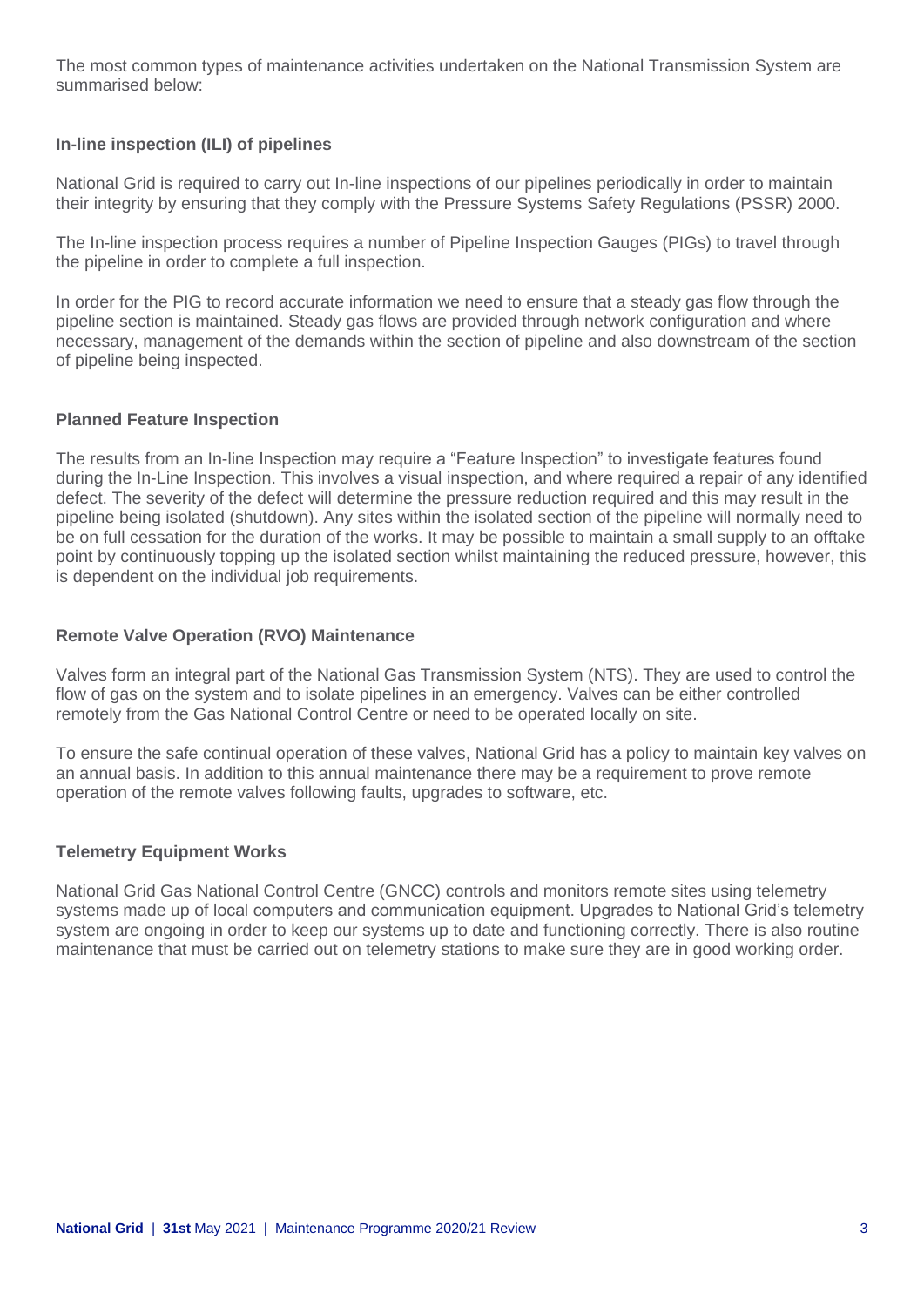#### **Compressor Maintenance**

Compressors are vital in running the National Transmission System. They move gas from terminals to where it is required to meet demand. To ensure these compressors are running as safely and efficiently as possible routine maintenance to the compressor and its auxiliary systems is conducted on a regular basis.

#### **Gas Quality Equipment Works**

In line with Gas Safety (Management) Regulations (GSMR) National Grid monitors the quality of gas at various points. This is to make sure that legal limits of certain characteristics are not breached on the NTS. To monitor the gas effectively gas quality equipment requires calibration and maintenance to ensure National Grid can meet its obligation.

#### **Metering Equipment Works**

Metering equipment is used to measure the flow of gas. Metering equipment may be upgraded or replaced to suit current operating conditions to keep our measuring devices up to the latest standards, ensuring accurate readings and replace out dated assets.

#### **Pipeline Maintenance**

Our pipeline network is vital to transporting gas to all UK customers. We continuously monitor the needs of our customers as well as the health and flexibility of our network and carry out work on our pipe whenever required.

Network investment such as new pipelines, plant, connections and pipeline diversions can impact the existing transmission network. These investments are vital to the ongoing provision of gas to UK consumers and National Grid take great care in maintaining security of supply and customer obligations in all investment cases.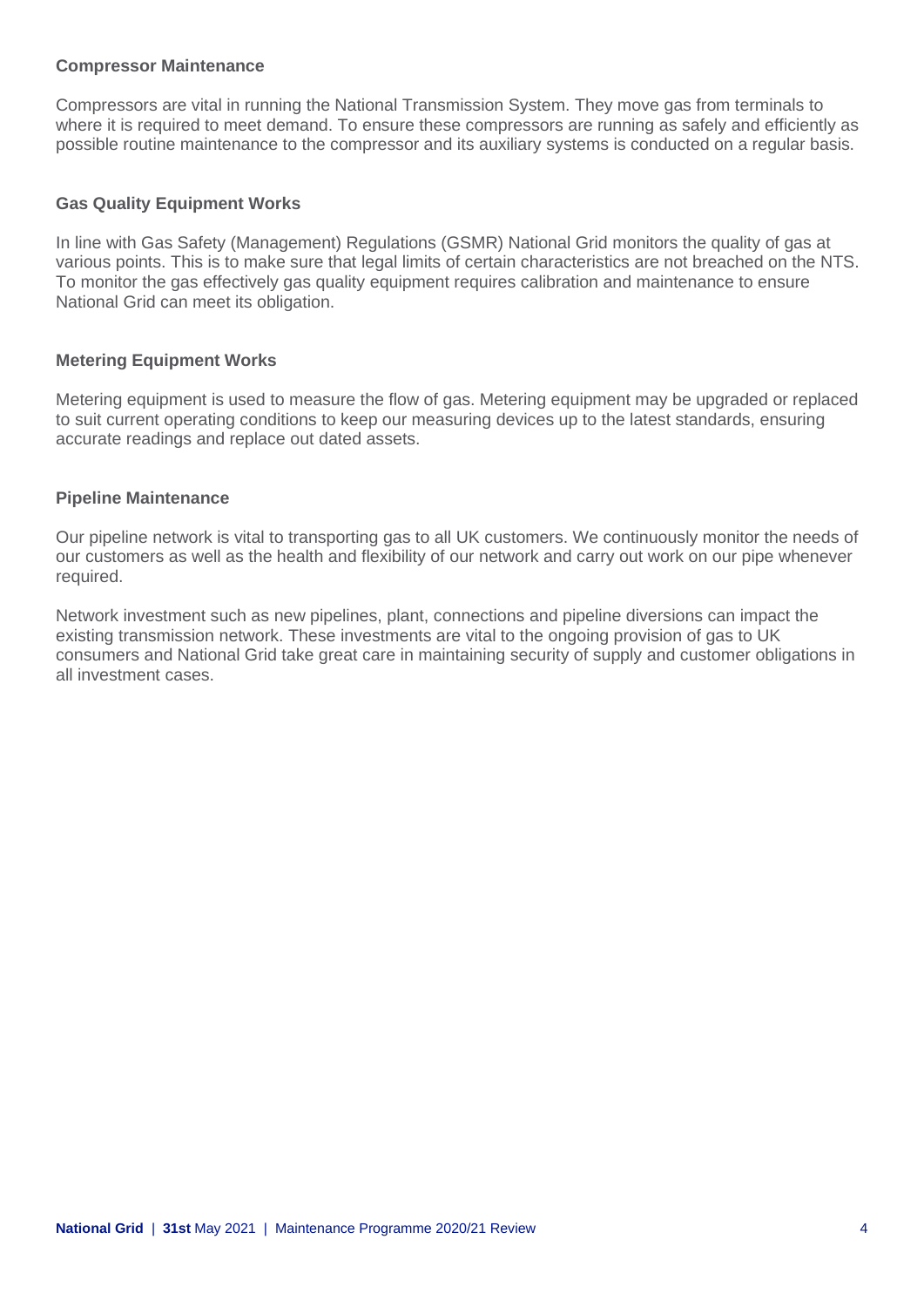## Maintenance Work in 2020/21

Primarily the maintenance activities that can impact our customers are as a result of routine maintenance, asset replacement, pipeline inspections and faults as well as work to facilitate investment in the NTS which may be as a result of a new connection or capacity requirement.

During the 2020/21 maintenance programme a wide range of maintenance activities were carried out which had the potential to impact our customers. Through careful planning and regular customer liaison we aim to minimise these impacts however this is not always possible and Maintenance Day notifications will be issued in these circumstances to allow the maintenance to be completed safely.

As shown below, the majority of maintenance activities were carried out without the use of Maintenance Days and therefore no impact on our customers. This may be because the activity did not have any direct impact on a customer due to the geographic location, strategic network configurations were employed or because the activity was aligned directly with our customer's outages, mitigating any potential impact. The majority of the maintenance activities carried out in 2020/21 were managed without the need for calling Maintenance Days, mainly due to an increased focus on customer impacts.

#### **Overview of NTS maintenance activities undertaken in 2020/21 impacting customers and requiring Maintenance Days**

| <b>Maintenance Activity</b>                               | <b>Completed</b><br><b>Maintenance</b><br><b>Activities</b> | <b>Potentially</b><br><b>Impacting</b><br><b>Activities</b> | <b>Impacting</b><br><b>Activities</b> | <b>Maintenance</b><br><b>Days Called</b> |
|-----------------------------------------------------------|-------------------------------------------------------------|-------------------------------------------------------------|---------------------------------------|------------------------------------------|
| In Line Inspections (ILI)                                 | 21                                                          | 12                                                          | 3                                     | 3                                        |
| Compressor Jobs                                           | 310                                                         | $\Omega$                                                    | 0                                     | 0                                        |
| Defect Inspections                                        | 16                                                          | 1                                                           | 0                                     | 0                                        |
| <b>Enhanced Gas Monitoring</b><br>Programme (EGMP2) works | 0                                                           | 0                                                           | 0                                     | 0                                        |
| Flow Weighted Average Calorific<br>Value (FWACV) Works    | $\Omega$                                                    | $\overline{0}$                                              | $\Omega$                              | 0                                        |
| Gas Quality, Metering & UPS                               | 8                                                           | 0                                                           | 0                                     | 0                                        |
| Remote Telemetry Unit (IRIS)<br>Replacement               | 78                                                          | $\Omega$                                                    | 0                                     | 0                                        |
| <b>New NTS Connections</b>                                | 6                                                           | $\Omega$                                                    | 0                                     | 0                                        |
| Pipeline/AGI                                              | 87                                                          | $\mathbf{1}$                                                | 0                                     | 0                                        |
| IGMS / Telemetry                                          | 4                                                           | 0                                                           | 0                                     | 0                                        |
| <b>DSEAR Inspections</b>                                  | $\overline{4}$                                              | $\Omega$                                                    | U                                     | 0                                        |
| Remote Valve Operations (RVO)                             | 26                                                          | 0                                                           | O                                     |                                          |

Note: All maintenance activities listed under the "Potentially Impacting" column that did not result in Maintenance Days being called were either managed through alignment of works or by other engineering and strategic processes.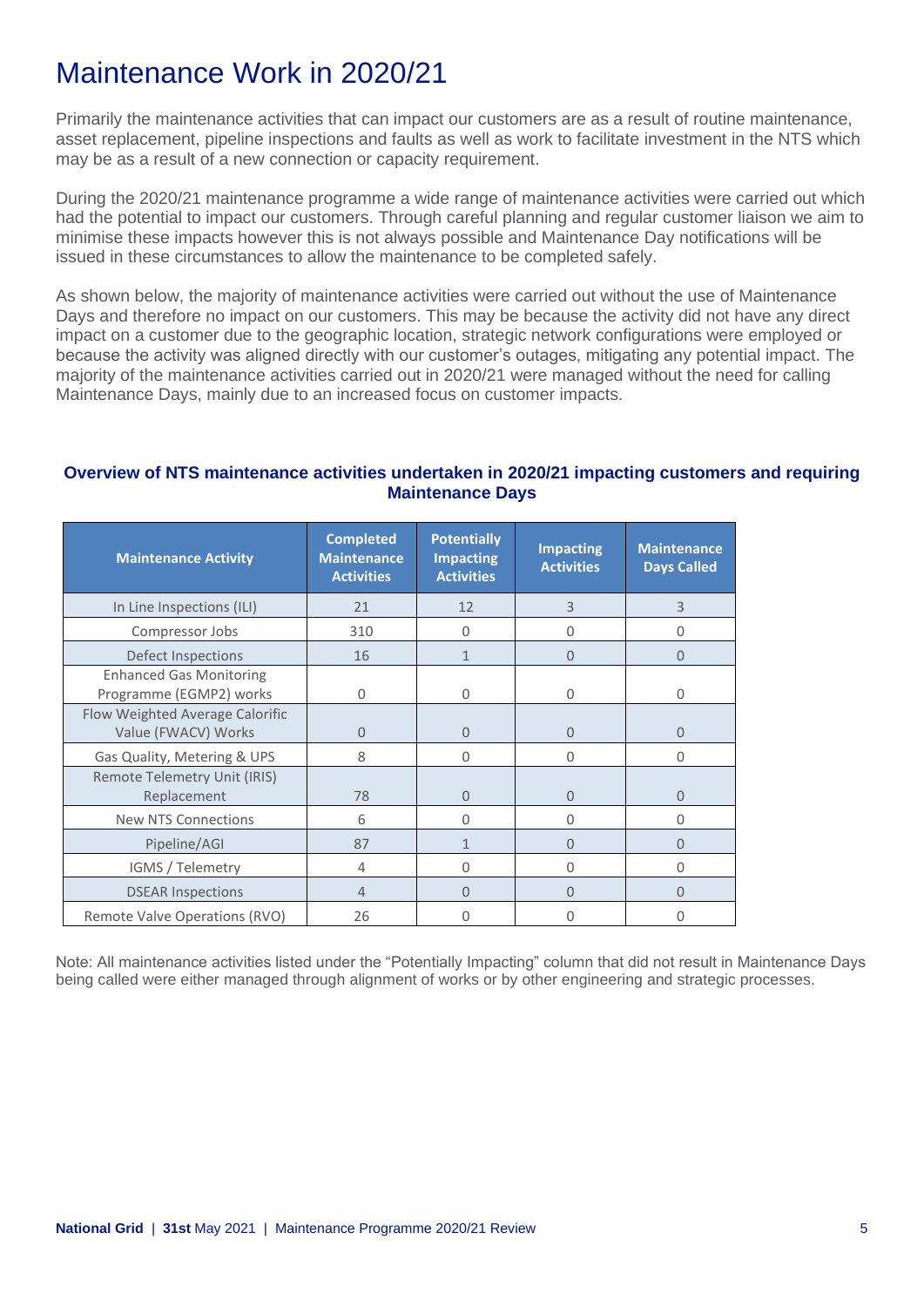#### **Overview of changes made to NTS maintenance activities in 2020/21**

| <b>Maintenance Activity</b>                               | <b>Planned jobs</b> | <b>Completed</b><br>to plan | <b>Completed</b><br>with<br>amendments | <b>Replanned</b> | <b>Cancelled</b> |
|-----------------------------------------------------------|---------------------|-----------------------------|----------------------------------------|------------------|------------------|
| In Line Inspections                                       | 21                  | 15                          | $\mathbf{1}$                           | $\overline{4}$   | $\mathbf{1}$     |
| Compressor Jobs                                           | 310                 | 206                         | 77                                     | 10               | 17               |
| Defect Inspections                                        | 16                  | 3                           | 3                                      | 5                | 5                |
| <b>Enhanced Gas Monitoring</b><br>Programme (EGMP2) works | $\mathbf 0$         | 0                           | $\mathbf 0$                            | $\Omega$         | 0                |
| Flow Weighted Average Calorific<br>Value (FWACV) Works    | $\overline{0}$      | 0                           | $\Omega$                               | $\Omega$         | $\overline{0}$   |
| Gas Quality, Metering & UPS                               | 8                   | 5                           | 1                                      | 0                | $\overline{2}$   |
| Remote Telemetry Unit (IRIS)<br>Replacement               | 78                  | 62                          | $\mathbf{1}$                           | 9                | 6                |
| <b>New NTS Connections</b>                                | 6                   | 1                           | $\Omega$                               | 3                | $\overline{2}$   |
| Pipeline/AGI                                              | 87                  | 63                          | 14                                     | 3                | $\overline{7}$   |
| IGMS / Telemetry                                          | 4                   | 4                           | $\Omega$                               | 0                | 0                |
| <b>DSEAR Inspections</b>                                  | $\overline{4}$      | 4                           | $\Omega$                               | $\Omega$         | $\Omega$         |
| <b>Total</b>                                              | 534                 | 363                         | 97                                     | 34               | 40               |

Note: The above table excludes RVO's which are ordinarily completed in full each year. Due to COVID 19 restrictions a number of RVO's were deferred until 2021.

#### **Length of Short and Long Line In-Line Inspections (ILIs)**

| <b>Date</b> | <b>Type of ILI</b><br>undertaken<br>$(Long/Short)^1$ | <b>Length of Run</b><br>(Km) | <b>Time taken to</b><br>complete (Days) |
|-------------|------------------------------------------------------|------------------------------|-----------------------------------------|
| 22/02/21    | Long                                                 | 68.84                        | $\mathsf g$                             |
| 30/10/20    | Long                                                 | 63.76                        | 5                                       |
| 31/05/20    | Short                                                | 7.03                         | 5                                       |
| 14/12/20    | Long                                                 | 42.21                        | 6                                       |
| 05/07/20    | Long                                                 | 23.55                        | $\,8$                                   |
| 15/11/20    | Long                                                 | 63.18                        | 5                                       |
| 31/08/20    | Short                                                | 9.47                         | 5                                       |
| 10/08/20    | Long                                                 | 56.07                        | 5                                       |
| 23/10/20    | Long                                                 | 20.14                        | 5                                       |
| 13/09/20    | Long                                                 | 29.88                        | 6                                       |
| 23/11/20    | Short                                                | 8.9                          | 5                                       |
| 26/07/20    | Long                                                 | 55.91                        | 5                                       |

The number of days taken to complete each run is broadly in line with previous years. The main factor that impacts time taken to complete is tool availability.

**National Grid** | **31st** May 2021 | Maintenance Programme 2020/21 Review 6  $1$  Long In-Line inspection is longer than 10 km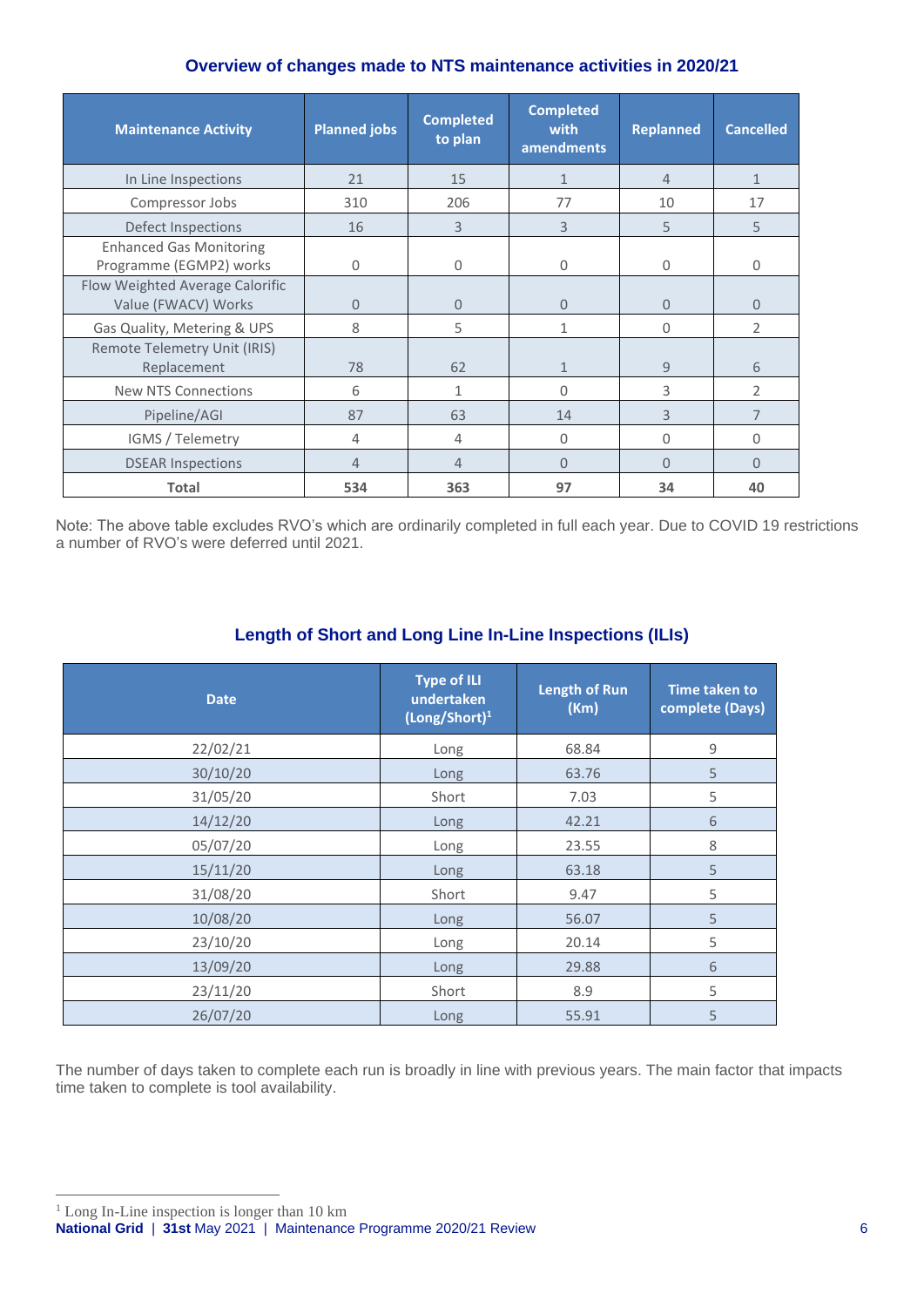### Changes to the Maintenance Programme in 2020/21

National Grid always aims to minimise the impact of planned maintenance on customers through a transparent and flexible approach, endeavouring to align all maintenance activities with customer outages where feasible and practical.

Each year we ask when our customer's outages are to enable alignment of works. If customer outages or other operational plans change at any time we request to be notified as soon as possible so that we can consider whether we also can realign our planned maintenance activities.

There may be occasions when either National Grid or our customers ask for work to be rearranged or altered in some way. In 2020/21, our initial draft plan was published in January, to enable customer feedback prior to publishing the final plan by 1<sup>st</sup> April.

There were no changes initiated by National Grid during the maintenance period for 2020/21 but we facilitated a number of change requests initiated by our customers; many of which were last minute or customers not notifying us of changes to their plan. This was primarily delivered by significantly improving our planning processes and placing customer impacts at the forefront of our decision making.

To enable these changes we reviewed how we co-ordinated our field resources, and were able to improve our internal collaborative working as well as with our customers to ensure that all other maintenance activities were completed within the maintenance period. We received and responded to 55 customer driven changes during the summer maintenance period (April to October) at customer request, demonstrating our commitment to be flexible to customers' requirements.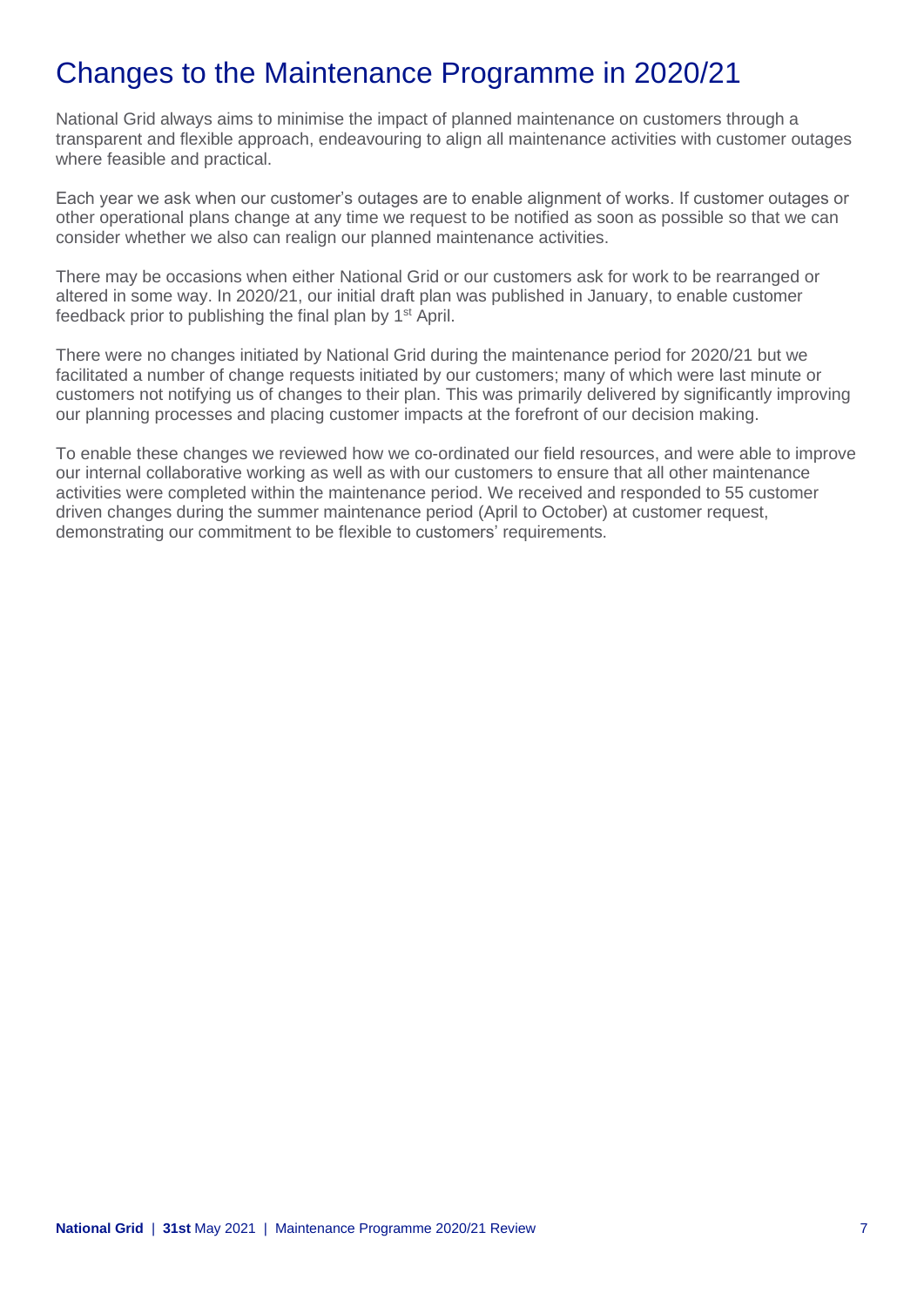### Enabling Flexibility

Sometimes standard maintenance approaches may not be optimal for our customers. Where this is the case, a bilateral contract (known as the Minor Works Agreement) can be utilised to enable parties to agree a different, one-off way of completing specific maintenance. This enables customers to pay the incremental costs of working flexibly outside normal working practices pending our ability to accommodate such a request. For example:

(a) Customer-initiated requests for us to change our planned maintenance to a non-standard arrangement; such as requesting planned maintenance during non-standard hours (e.g. weekend or bank holiday).

(b) Customer-initiated requests for National Grid work e.g. the isolation of the customer's supply using NGG plant to facilitate the customer's own works

If you would like to talk to us about these potential options, please contact us on: box.SCM.GTO@nationalgrid.com